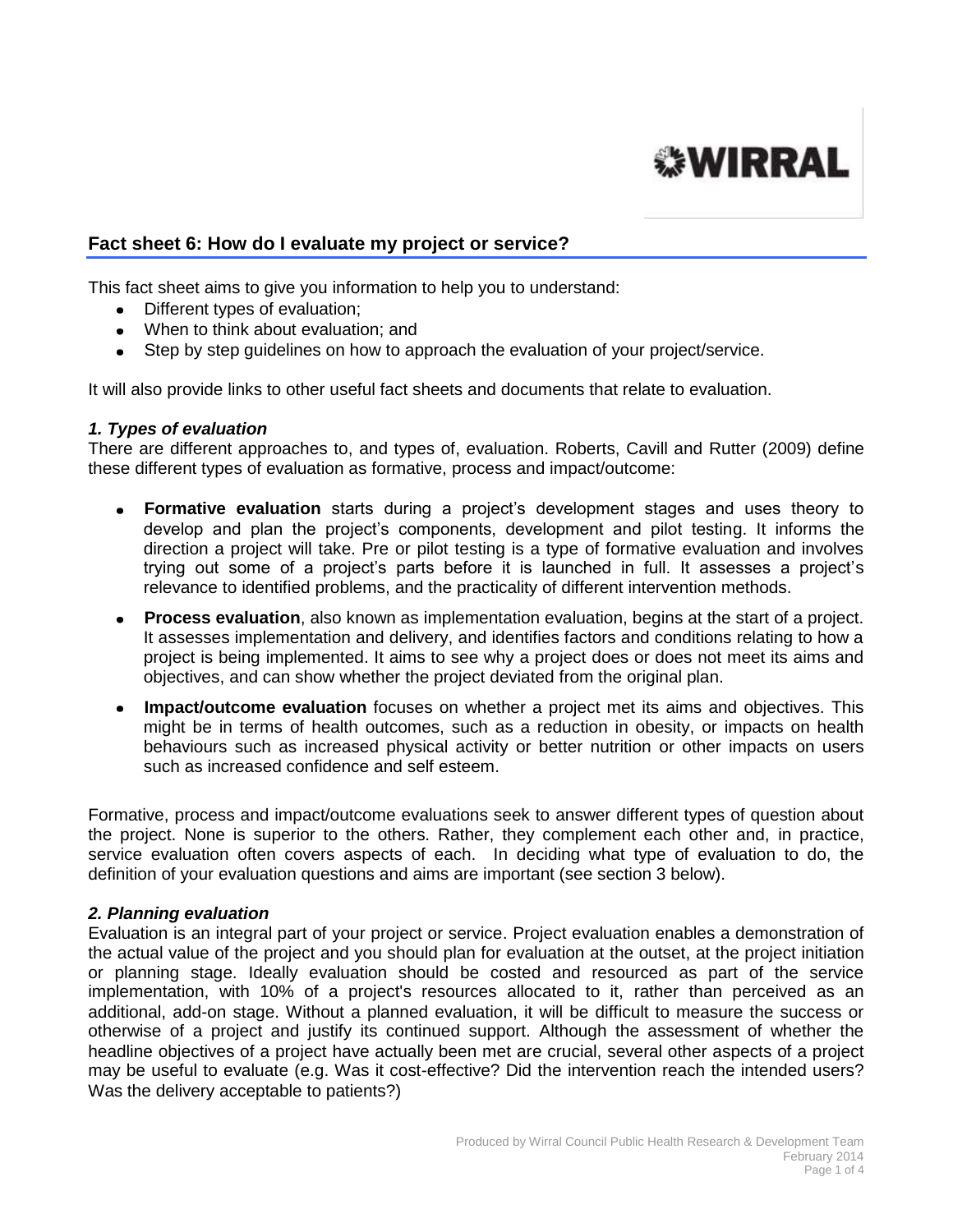Considering evaluation in the early stages of service development enables:

- the incorporation of evaluation activity into the budget;
- the gathering of baseline data to compare and assess the impact of the initiative/intervention;
- development of evaluation approaches that assess the desired/planned outcomes of a service rather than assessing only those that are available through an already running service model; and
- determination of information and monitoring requirements, and who is going to provide  $\bullet$ this/where this is going to come from.

However, it is never too late to develop an evaluation project for an existing service. When planning evaluation you need to ensure that the project or service you are designing has clear and measurable objectives. This will then help you to set the objectives of your evaluation.

It is also necessary to ensure that accurate monitoring information is being collected for your service in order to demonstrate its performance. These data will form an essential component of the evaluation and therefore the future of your project or service. Baseline data that already exist or that are collected at the outset of a project or service will be useful to compare against future data, to see if it has made a difference.

## *3. Approaching evaluation*

The following step by step guide aims to guide you through the process of incorporating evaluation into your project. The steps are linked and allow a narrowing of your evaluation ideas into a deliverable project

## **Step 1: What do you want to evaluate?**

When planning an evaluation, the first step is to identify which aspects of the project you want to evaluate, and what you can feasibly incorporate. Which aspect(s) have highest priority: value for money, effectiveness, appropriateness, acceptability, equity, efficiency or sustainability?

## **Step 2: What is/are the service-specific evaluation questions arising from step 1?**

Defining the scope further, what questions do you want the evaluation to answer? Your evaluation questions may include:

- Has the project delivered value for money?
- Does the project meet the needs of users/patients/clients/public?
- Does the project reach the relevant users/patients/clients/public?
- How far have the intended outcomes been achieved?
- Were there any unintended outcomes as a result of this project?
- Is the project sustainable?
- How can the project be improved?
- How do the costs and benefits of the project compare?

## **Step 3: Evaluation aims**

The aims of the evaluation will arise directly from the questions defined and probably also be informed by the aims of the service or project being evaluated, e.g.:

- To explore the impact of an intervention on the target population; or
- To assess any change in behavior before and after a new service is available; or
- To assess the effect of the service on unplanned admissions amongst the 16-18 years age group.

## **Step 4: Evaluation Objectives**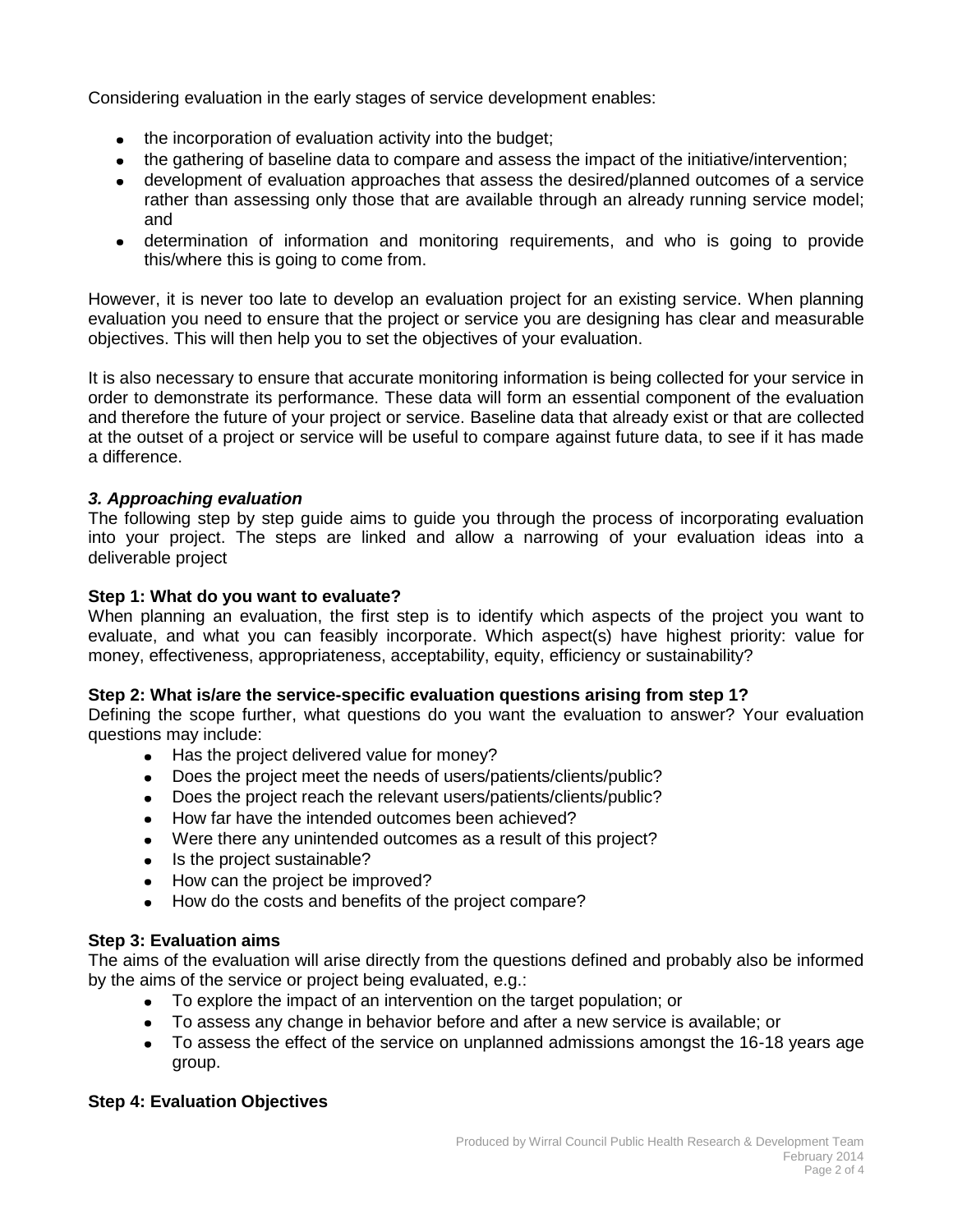Now specify your evaluation objectives i.e. what do you need to find out that will answer whether the evaluation aim has been met? How will you answer your evaluation questions? e.g.:

- Establish the proportion of service users from the target population; or
- Compare the number of admissions among the key age group before and after service implementation.

Are the objectives SMART (specific, measurable, achievable, realistic, timely)?

- Do they specify what you want to achieve?
- Will you be able to measure whether or not the objectives are being met?
- Is the project going to be able to achieve these objectives? Are they attainable?
- Can they be realistically achieved with the resources you have available?
- When should the objectives be met? Have you set a timescale?

#### **Step 5: Who is the evaluation for?**

To further clarify how you will proceed with the evaluation, it may be helpful to consider the key audiences for whom the evaluation information is to be collected. Has the evaluation been commissioned for a specific purpose? Is there a business case to be made to funders of the service? Or is the main impetus one of demonstrating the benefit of the service to other potential users? The focus of your evaluation may differ depending upon whether you are presenting the results to those who use the service or those who fund the service. Social care stakeholders may have very different evaluation questions from health service stakeholders for example.

#### **Step 6: Who are the stakeholders?**

Linked to Step 5, there may be numerous other parties that need to be considered and involved in the evaluation, in terms of shaping, facilitating, participating in or 'owning' the conclusions of the evaluation. Views and experiences of all stakeholders are important. Consider internal and external stakeholders who have an interest in or will be impacted upon by the project aims and delivery. They should all be involved in evaluating and subsequently shaping the service. Your stakeholders may be service users, their families or carers, staff and/or volunteers working with, and for, the service and any partner organisations which may feed into, refer into or use your service. Potential service users and groups that represent unmet need may also be stakeholders.

## **Step 7: Any additional resources required for evaluation?**

Consider any additional resources that may be required for the evaluation in terms of funding, personnel, time, skills/training requirements and external expertise. You may need to consider commissioning an external agency to carry out all or part of the evaluation if you do not have the skills or resources in house. However, there are cost implications of this and there may be skills that exist that can be utilised.

## **Step 8: What data need to be collected & Methods of data collection?**

Evaluation involves the collection and analysis of reliable and relevant data. The data required in order to evaluate your project should become apparent from the previous steps above. Think about the data that could be available to you already. There may be existing baseline data available. This could include baseline intelligence data that existed before the project/service started, to be compared with data collected after the project/service has been implemented, to show if it has made an impact. Similarly, a previous evaluation may have taken place which could be drawn upon to make comparisons.

You should also consider what new data need to be collected to support your evaluation. Consider what you want to know, what you want to measure and what data you need in order to do this. You may need to analyse service data, user records, admissions data, population data and/or gather data of service user opinions and experiences of the service by way of qualitative focus groups for